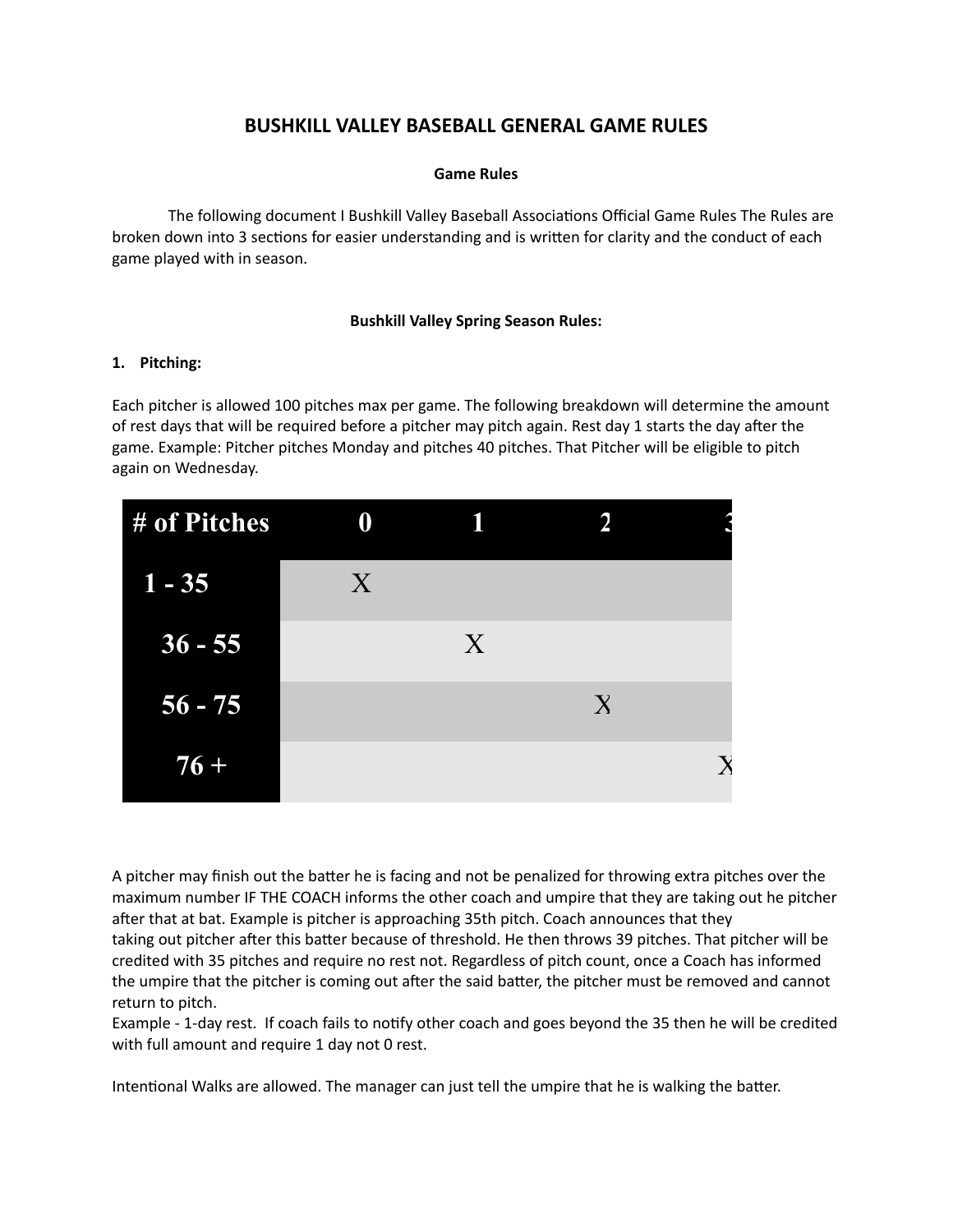If a team(s) is playing a double header for any reason during the season they are allowed like fall rules, 100 pitches for each player for the day. They can pitch 100 pitches between both games. For example: Game 1 a player pitches 60 pitches then that pitcher is allowed 40 more in the next game. If a pitcher pitches 100 pitches in game 1 for example then that player will be unable to pitch the 2nd game.

If a team violates any of the pitch count rules listed above the following penalties will be enforced without exception. If the violation is determined after the at bat the coach of the offensive team can either take the results of the at bat or replay the at bat with a new pitcher. Please note that with multiple violations penalties will accumulate.

- $\bullet$  First violation The player in violation will be unable to pitch for 5 days. So if they pitch on Monday and violate the rule the player cannot pitch again until Sunday
- Second violation First violation plus one more week and the coach will be suspended for 1 game.
- Third Violation Second violation plus the pitcher will not be allowed to pitch rest of the season and the team will be ineligible for playoffs.

# **2. Player Eligibility:**

The Junior division is or ages 13 - 14 years old. Cannot be 15 before April 30th to be eligible to play. The Senior division is for ages 15 - 16 years old. Cannot be 17 before April 30th to be eligible to play. Any player that makes their respective Middle or Freshman high school team is eligible to play too. Each school district has its own rules if they can play during their season or must finish their season first before competing in another league. Best to check with your school athletic director to determine.

Bushkill uses a roster system. For a player to be eligible to play at the bushkil level they must be on the roster. Any team can add a player to the roster up to May 18th. Players can only be added to roster after May 18th due to a injury that will result in injured player to miss rest of season. For a player added to roster to be allowed to play they must inform the board 24 hours prior to game. Roster need to include name, address, phone number, date of birth. If the player on the roster is doubled roster must be indicated on roster.

# **3.** Free substitution (starters only):

A player in the starting lineup who has been removed for a substitute may reenter the game once, provided he returns in the same place in the batting order. The player that substituted the starter will be taken out and cannot renter the game again. If the starter is removed for a 2nd time, the starter is also out for the rest of the game. Once the pitcher leaves the mound for another position or is substituted for, he cannot return to the mound.

# **4. Innings/Time limit Per Game:**

Games will be 7 innings in length or 2 hour and 15 minute time limit. No new inning can start after 2 hours and 15 minutes.

# **5. Players being Played:**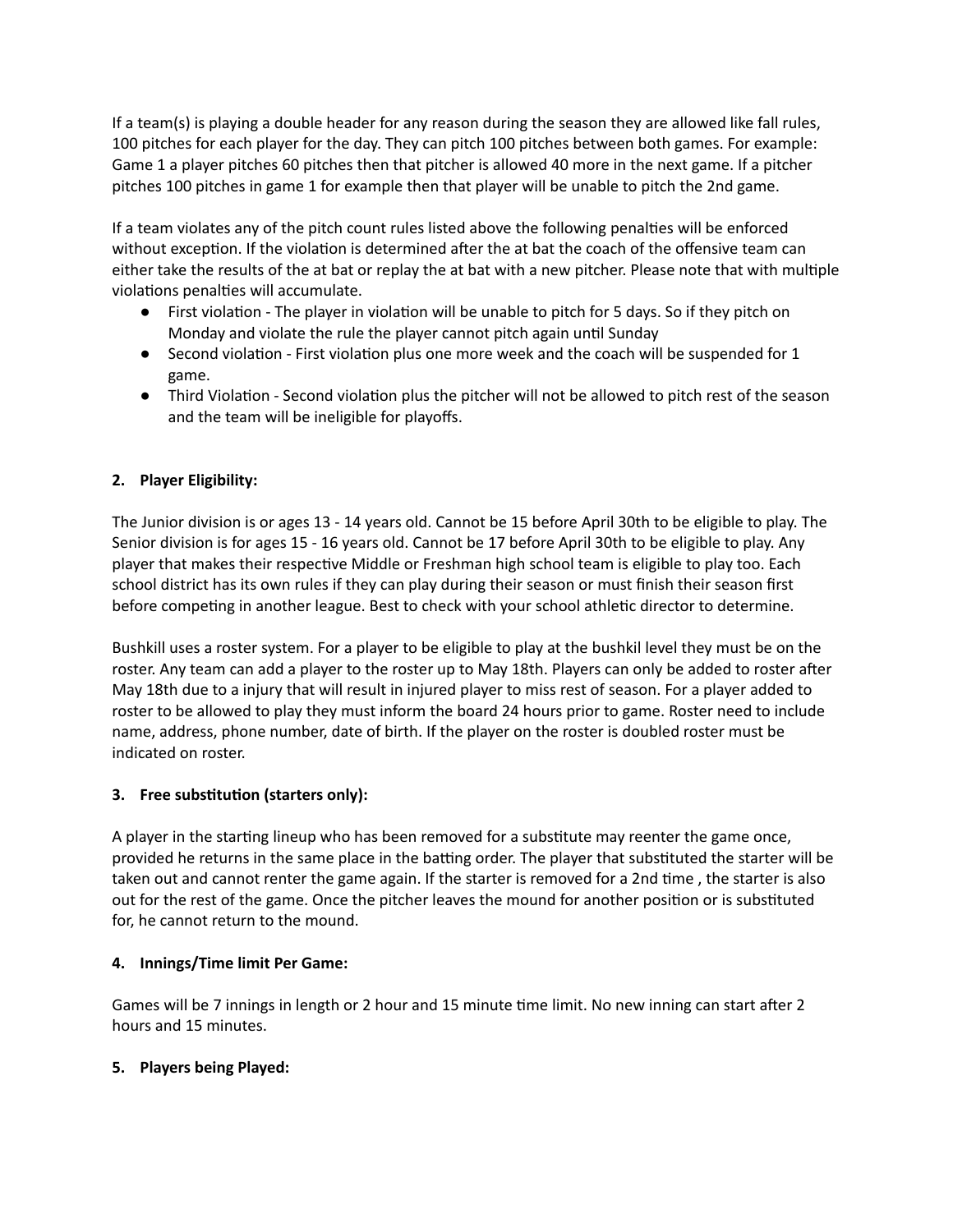● Bushkill Valley League will not be involved in playing time mandates. The organizations will determine the playing time for their players.

# **6. Courtesy runner:**

Courtesy runners may be used for pitcher or catcher once they reach base. The courtesy runner must be last player to make an out. If this would occur in the first inning with no outs the courtesy runner will be the last batter in the lineup. Bench players are not to be used for this manner.

# **7. Run Rule (Mercy Rule)**

a. The game is finished at the end of 5 full innings if either team leads by 10 runs or more. If not, game ends when one team takes a 10-run lead at any time after the 5th inning.

b. The game is finished at the end of three full innings if either team leads by 15 runs or more. If not, the game will end at any time that one team takes a 15-run lead during the 4th or 5th inning.

c. REMINDER the game ENDS immediately upon a team reaching the run threshold listed above once each team bats 5 times.

# 8. **Batting Rules**

Each manager will have the decision to have a batting order of 9 or 10 players. Each manager must decide on at the plate visit prior to the game with the umpires. Once the lineups have been exchanged and the plate umpire knows of either 9 or 10 batters that must stay like that for entire game.

# **9. Extra Hie:**

The Extra Hitter will be regarded as "EH" and will be given same consideration as a starting player. Anyone in the lineup as an "EH" shall have at least one complete plate appearance. "EH" may be substituted for and may re-enter as a starter would.

- At no time will an "EH" be treated or interpreted as a "DH".
- An "EH" may enter the game in a defensive position. At such a time as this occurs, the defensive player being replaced will become the "EH", or a substitute may be inserted to become the "EH". In any event, the original "EH" does not change his position in the batting order.

# **10. Game becomes official**:

Game will become official once the game reaches either 5 innings, mercy rule, or 90 minutes has passed. Game becoming official only means that if weather, darkness or time limit intervenes the game will end with a winner, loser or tie. We will be do our best not to have suspended games during the regular season. There is one exception to the rule and the following is the breakdown : If a game is interrupted by rain and/or Lightning and the game cannot be completed we will use the following criteria: (one must is that the time limit is not been reached. If time limit of 90 minute was reached and rain or lighting stopped the game then the results will be final)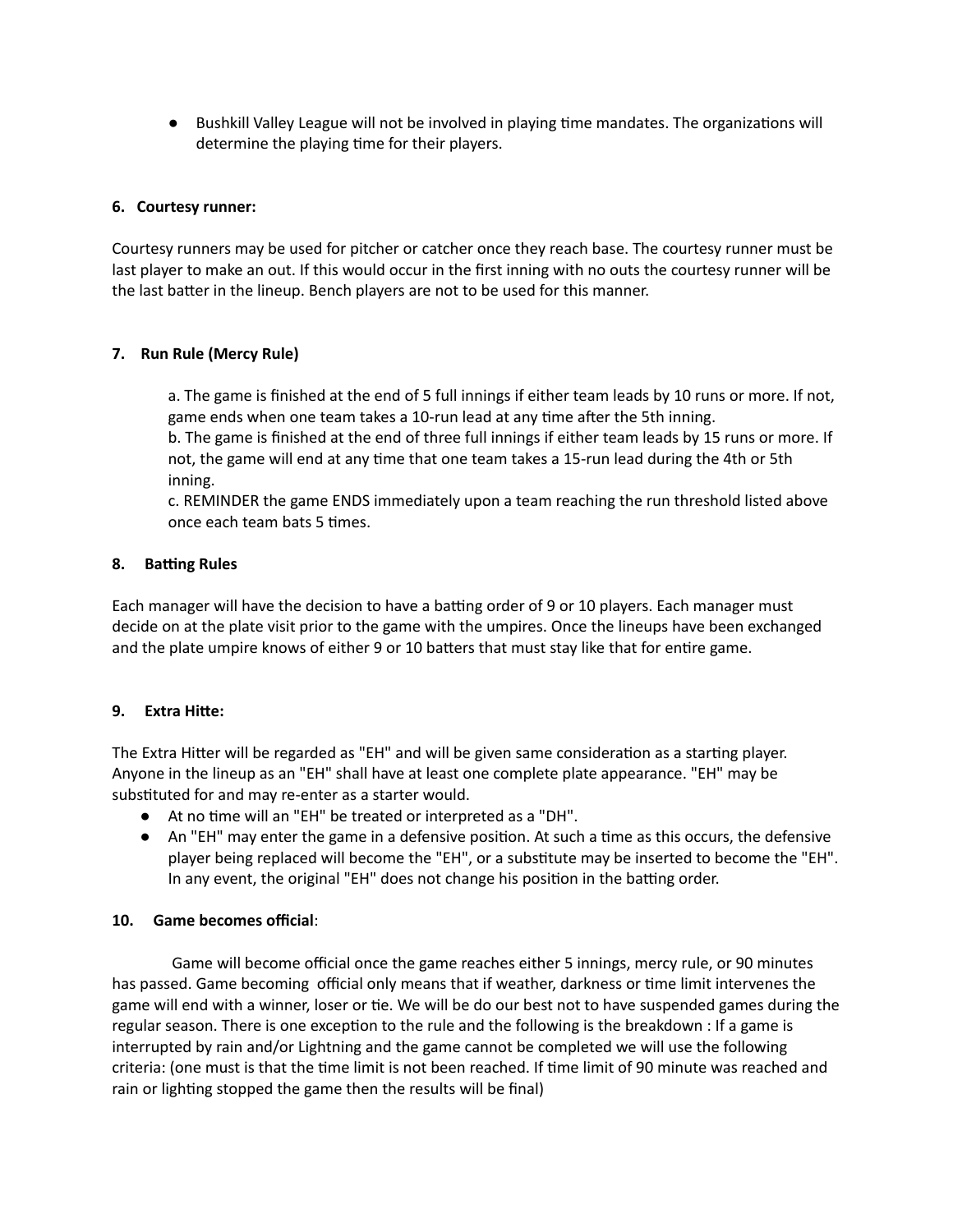- If weather stops the game is in the 1st, 2nd or 3rd inning the game will be called and will be replayed from the beginning at a later date.

- If weather stops the game is in the 4th inning and the score difference is less then 10 runs the game will be played at a later date from the point that it was stopped.

- if weather stops the game game is in the 4th inning and the score difference is greater then 10 runs the game will be declared over and the team leading will be declared winner. Consider this a RAIN mercy rule.

11. - Bushkill valley will be using the international extra inning rule. The first 2 extra innings the innings will start with a runner on 2nd base with not outs. If the game would go beyond 2 extra innings , those innings will start with a runner on 2nd and 3rd base with no one out. The runners for the teams will be determined by where they are in the batting order. For example if a team is in the 5th slot of the order then the 4th slot in the order will be the designated runner.

#### **12.** After game ends:

BOTH teams are to meet at the plate and verify all the information is correct. BOTH teams are them required to send the score of the game, pitchers LAST NAME, Pitchers NUMBER and how many pitches they threw. This information can be emailed to [badlands43@yahoo.com](mailto:badlands43@yahoo.com) or can text the information to 484-695-7362. This information must be sent no later than 9 am the following morning. Home team is the official book if any issues arise.

#### **13.** Reschedule game due to cancellation:

Once the schedule is set and ready to be played the following procedure will be used for rescheduling :

When a game is moved for any reason during the course of the season the teams will use the following protocol:

New for 2022, the coaches will have one attempt to reschedule a game. Both teams will have 24 hours to come up with a make up date. Once agreed on they must contact Barry to confirm. The game is not official until Barry confirms with both coaches. If the rescheduled game has to be moved again for any reason the league will reschedule the game for the teams.

Once the new date has been set if one of the teams cannot play for any reason than the other team will get win by forfeit. If both teams cannot play then the game will not be played. This can/will hurt teams with the point system so we encourage all teals to play a full 18 game season. Forfeits will be a tiebreaker for teams when it comes to playoff seedings.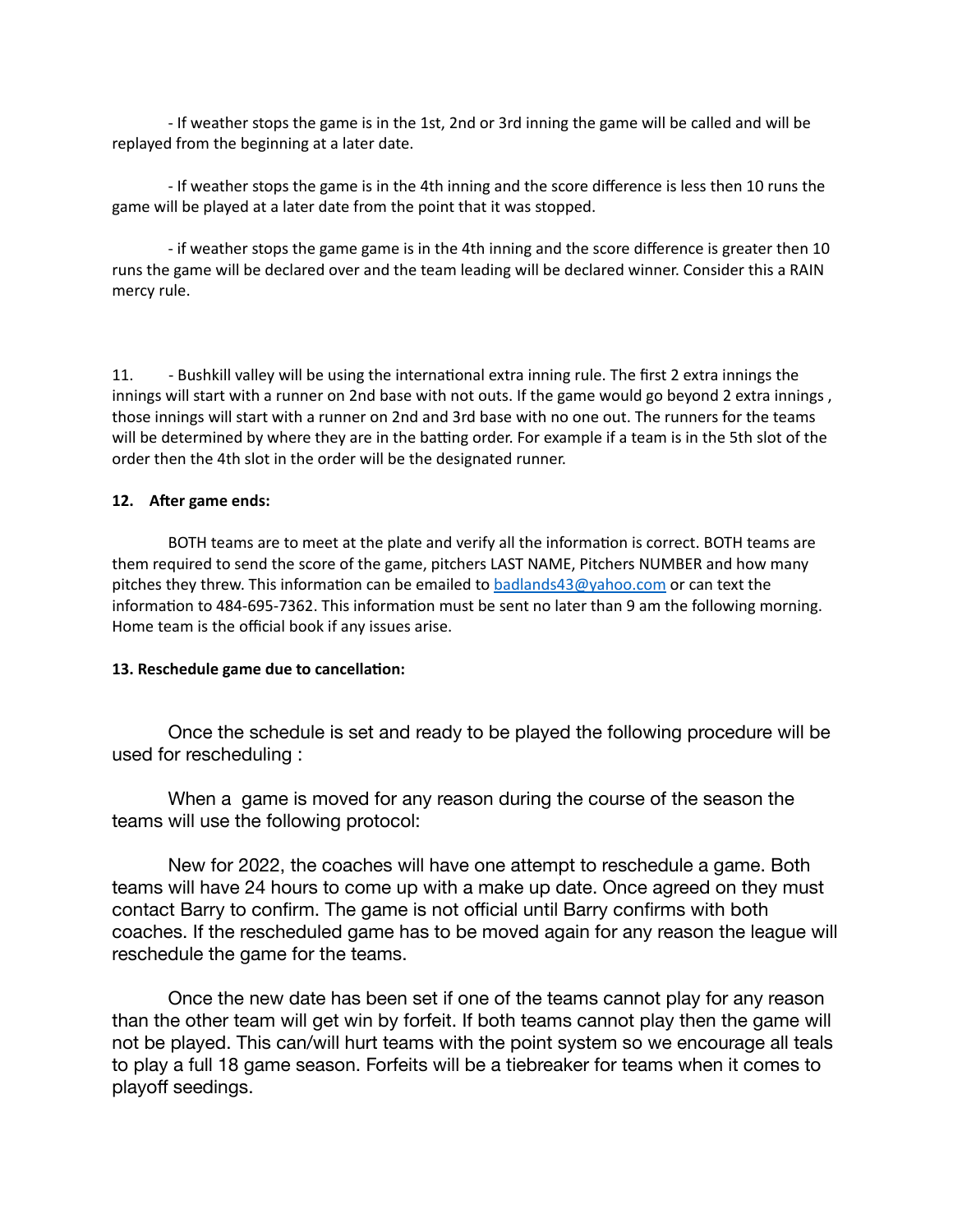#### **14. Dugout and coaches rule:**

Once game begins each team is allowed a total of 4 coaches in the dugout during the game. Manager, first base coach, third base coach and scorekeeper. Prior to game the teams may have as many coaches helping out but once game starts the 4 coaches max must be followed. Umpires will be instructed that if this rule isn't followed a team will get one warning and after that the game could result in a forfeit.

# **15. Bat rule.**

Bushkill valley baseball players 13 years or older can use either WOOD or -3 BBCORE bats ONLY. No other bat will be allowed including the META BBCORE bats.. If you have a player in a game that is 12 or younger they are allowed to use up to -10 drop. They must inform the umpire and the opposing team prior to the game starting.

### **16. All Star Game:**

The game will be played during the season. Time and Place TBA

- 1. Pitching does not count toward league record. A pitcher may pitch a maximum of 2 innings.
- 2. Coaches of the top seeded teams will be the head coaches. They are responsible for asking other coaches to assist.
- 3. Coin flip will determine home team.
- 4. Every player will be in the batting order.
- 5. Player Representation
	- a. 18 players to a team. (optional)
	- b. Players must come from teams as designated. If a team is unable to send a player, he cannot be replaced by a player from another team.

# **SECTION 2**

#### **Rule clarification of PIAA Rules which are used by Bushkill Valley Baseball Association**

This section will include PIAA rules that can be hard to understand thus needing some clarifications.

# **1. NO CATCH and CARRY**

The ruling on this is very simple. If a player catches a ball in play and the momentum would take that player out of play the ball will be declared dead. Batter will be OUT and anyone on base will be rewarded one base.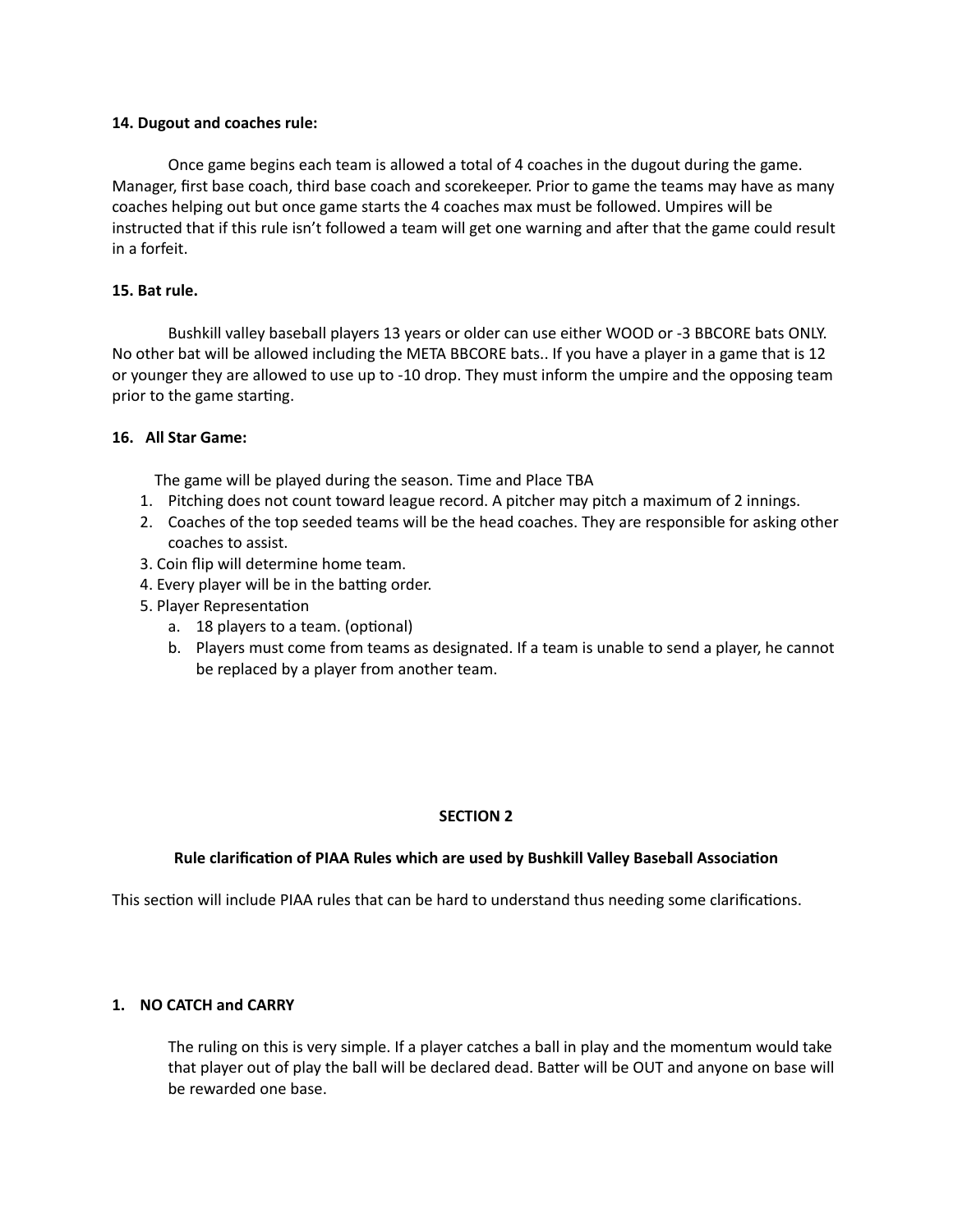### **2. MOUND VISITS**

Each team is allowed 3 "Free" visits to the mound for the ENTIRE game. A 'Free" visits means a coach visits the mound and does not remove the pitcher. If a coach visits the mound and removes the pitcher then that is NOT a "Free" visit. Once a team uses all 3 "Free" visits in the game every visit after that must result in the removal of the pitcher.

# **3. SUBSTITUTIONS**

If a team has 10 or more players at a game the team must follow rule 3. With that in mind substitutions are much different then youth leagues. When a team begins to sub players out they have to follow the following protocol. Sub must be announced to the other team on what starter they are replacing. That sub must be put in the lineup where the starter was in the lineup. The starter is OUT of the game for the amount of time the sub is in for them. If the starter is reinserted into the game that starter must be inserted back into the original spot in the lineup. The sub then is ineligible to play the rest of the game. If another sub would enter the game for a starter that has been reinserted already then, the starter is ineligible to play the rest of the game. (simple terms… starters are allowed to be reinserted ONCE a game and bench players (subs) are allowed to be inserted once a game and cannot be reinserted once taken out.

### **4. BALKS**

Each pitcher is allowed one balk warning per game. This rule will used thru the entire year including playoffs.

SECTION 3

PLAYOFFS